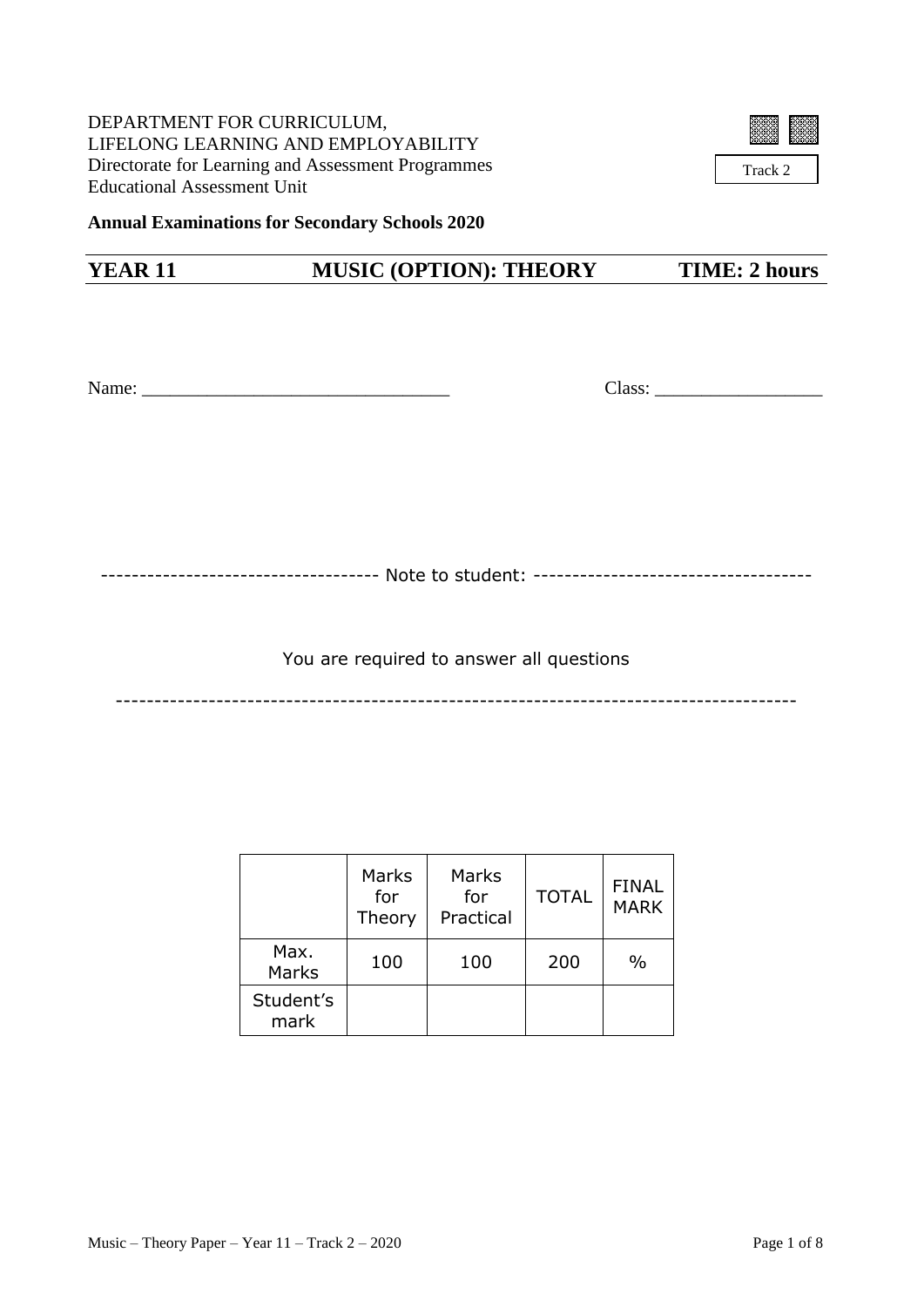| Section A - Theory and Compositional Skills. | 40 marks                                                                                                                                                    |                      |
|----------------------------------------------|-------------------------------------------------------------------------------------------------------------------------------------------------------------|----------------------|
|                                              | 1a. Write down the scale of D major descending, in semibreves,                                                                                              | 15 marks             |
|                                              | with key signature.                                                                                                                                         | 3 marks              |
|                                              |                                                                                                                                                             |                      |
|                                              |                                                                                                                                                             |                      |
| $1b$ .                                       | Write down the scale of G harmonic minor ascending, in minims<br>with key signature.                                                                        | 3 marks              |
|                                              |                                                                                                                                                             |                      |
| 1c.                                          | Write down the C pentatonic major scale descending and ascending<br>in crotchets.                                                                           | 3 marks              |
|                                              |                                                                                                                                                             |                      |
|                                              | 1d. Write the ascending and descending arpeggio of the major key<br>whose key signature consists of two flats. Use minims and include the<br>key signature. | 3 marks              |
|                                              |                                                                                                                                                             |                      |
|                                              |                                                                                                                                                             |                      |
|                                              |                                                                                                                                                             |                      |
|                                              |                                                                                                                                                             | 3 marks              |
| 1e.                                          | Rewrite the following melody with the correct key signature.                                                                                                |                      |
|                                              | $\frac{7}{4}$ $\frac{1}{4}$ $\frac{1}{4}$ $\frac{1}{4}$ $\frac{1}{4}$ $\frac{1}{4}$ $\frac{1}{4}$ $\frac{1}{4}$                                             | $\frac{1}{\sqrt{2}}$ |
|                                              |                                                                                                                                                             |                      |
|                                              |                                                                                                                                                             |                      |
|                                              |                                                                                                                                                             |                      |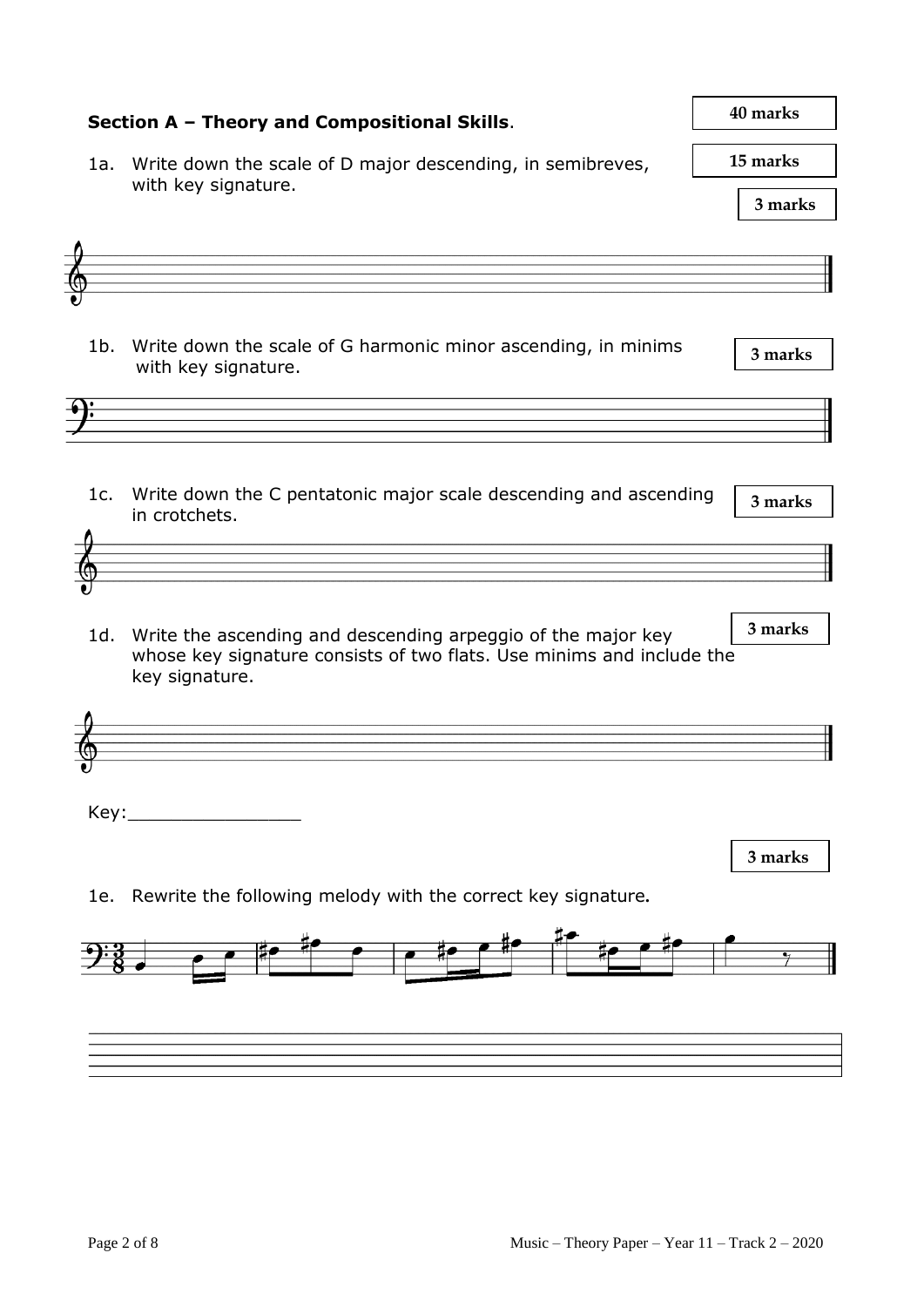2. Rewrite the following passage using the tenor clef. Add the key and time signatures.

 **5 marks**



3. Circle 5 different mistakes in the following music, then write it out correctly.

 **5 marks**



- 4. Describe fully the following intervals.  **5 marks** <u>to</u>  $\frac{1}{2}$ 8  $\overline{P}$  $\overline{\mathbf{O}}$ \_\_\_\_\_\_\_\_\_\_\_\_\_\_\_\_\_\_\_\_\_\_\_\_\_\_\_\_\_\_\_\_\_\_\_\_\_\_\_\_\_\_\_\_\_\_\_\_\_\_\_\_\_\_\_\_\_\_\_\_\_\_\_\_\_\_\_\_\_\_
- 5. Compose a further 4-8 bar melody for violin or oboe (please specify the instrument) using the following opening. Include appropriate performance directions (tempo, phrasing, dynamics etc...)

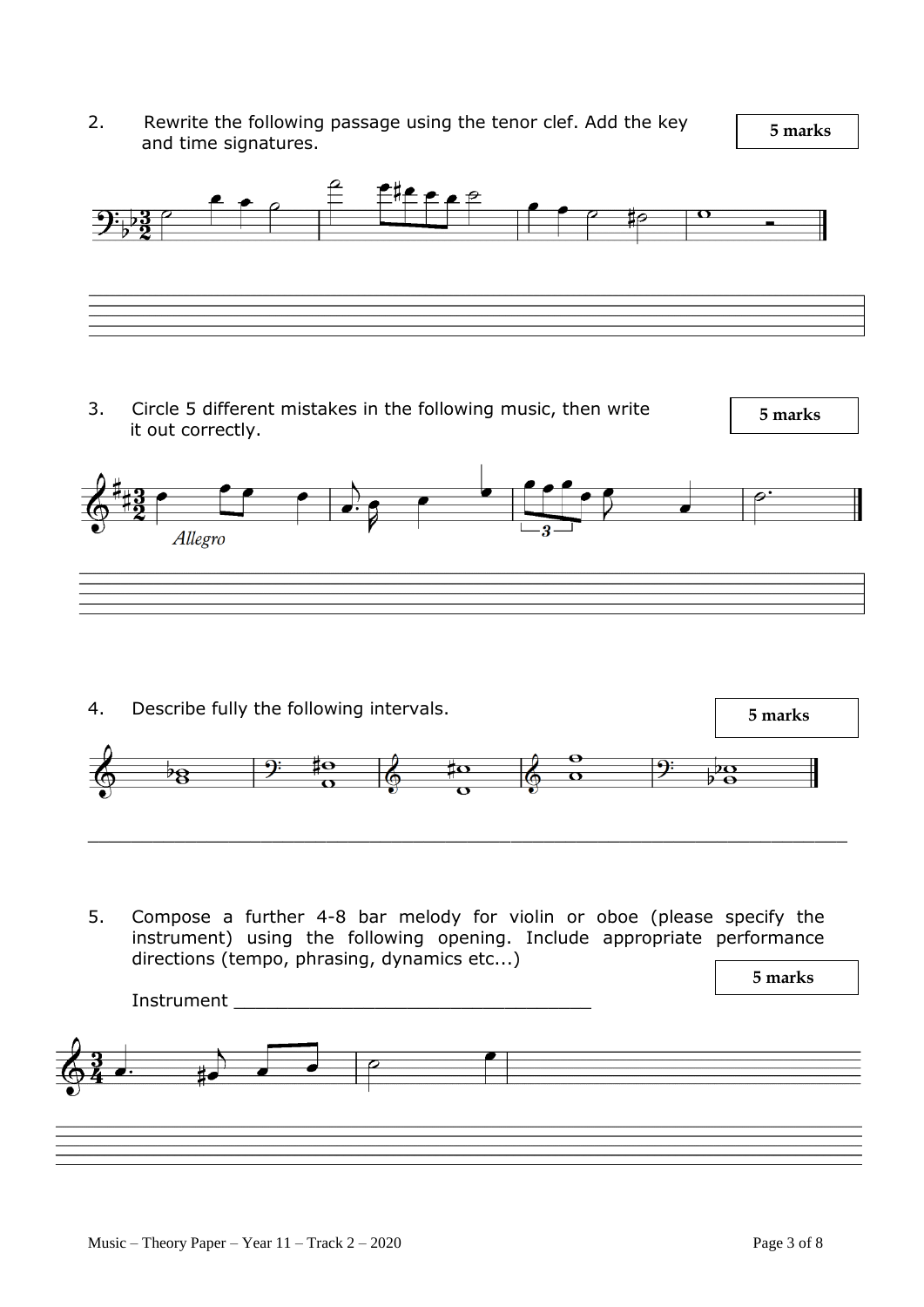6. Using the correct key signature, rewrite the following melody at  $\frac{1}{5 \text{ marks}}$ the pitch it will sound when played by a Clarinet in Bb.



## **Section B – Basic Harmony**

1. Write the cadences indicated below in four parts (SATB), inserting the correct key signatures. Use semibreves.

 **8 marks 30 marks**



Imperfect Cadence in G minor Perfect Cadence in G major



Interrupted Cadence in A major Plagal Cadence in D minor



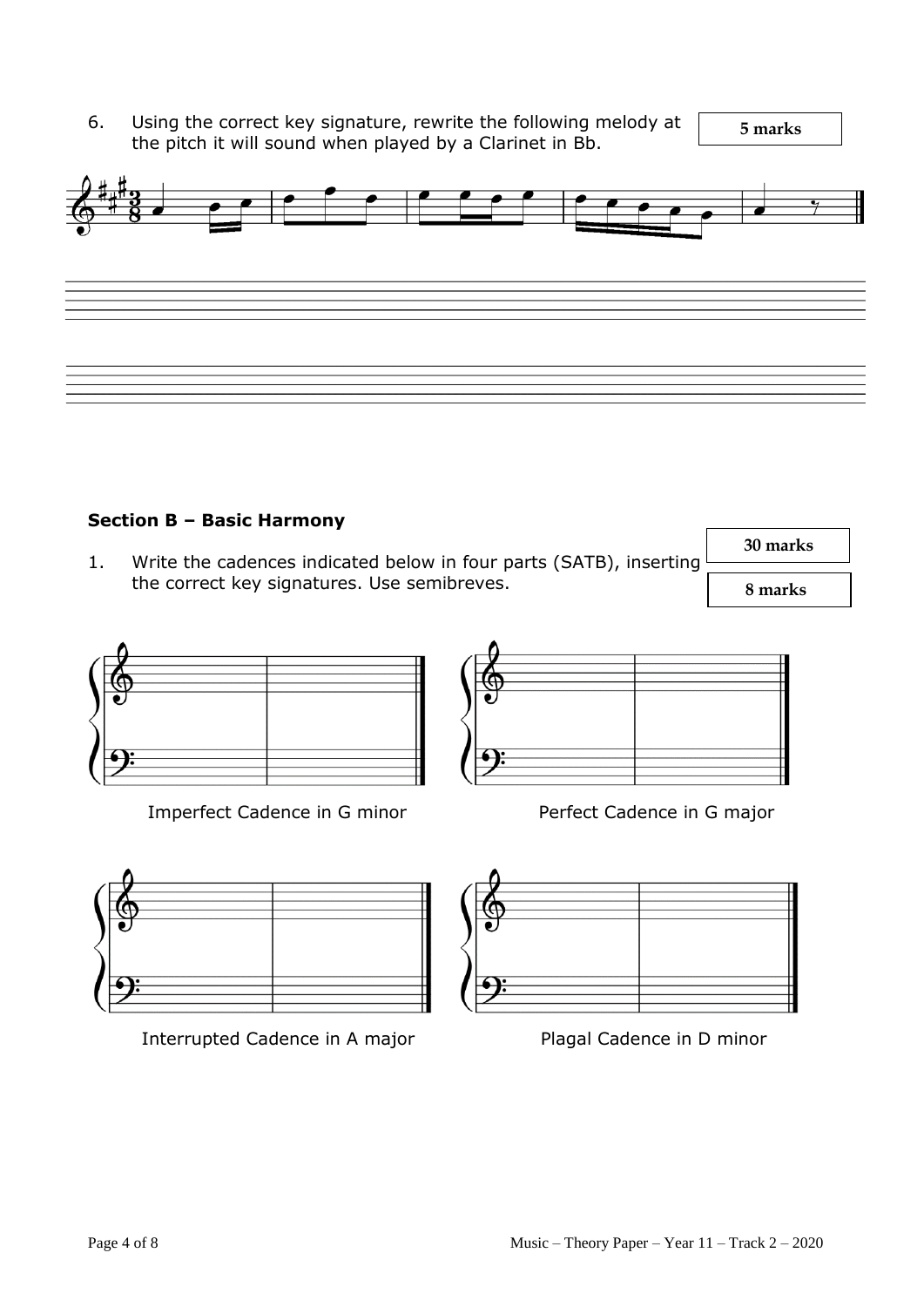**6 marks** 2. Describe each of the numbered chords. Name the final cadence. The key is E minor.



3. Using semibreves, write out the following 4-part chords for SATB using the chords shown by the Roman numerals. Include the key signature and double the root in each case.





G minor IV i D minor Vb i

4. Write out the following chords for SATB as indicated by the given figured bass.



 **6 marks**

 **4 marks**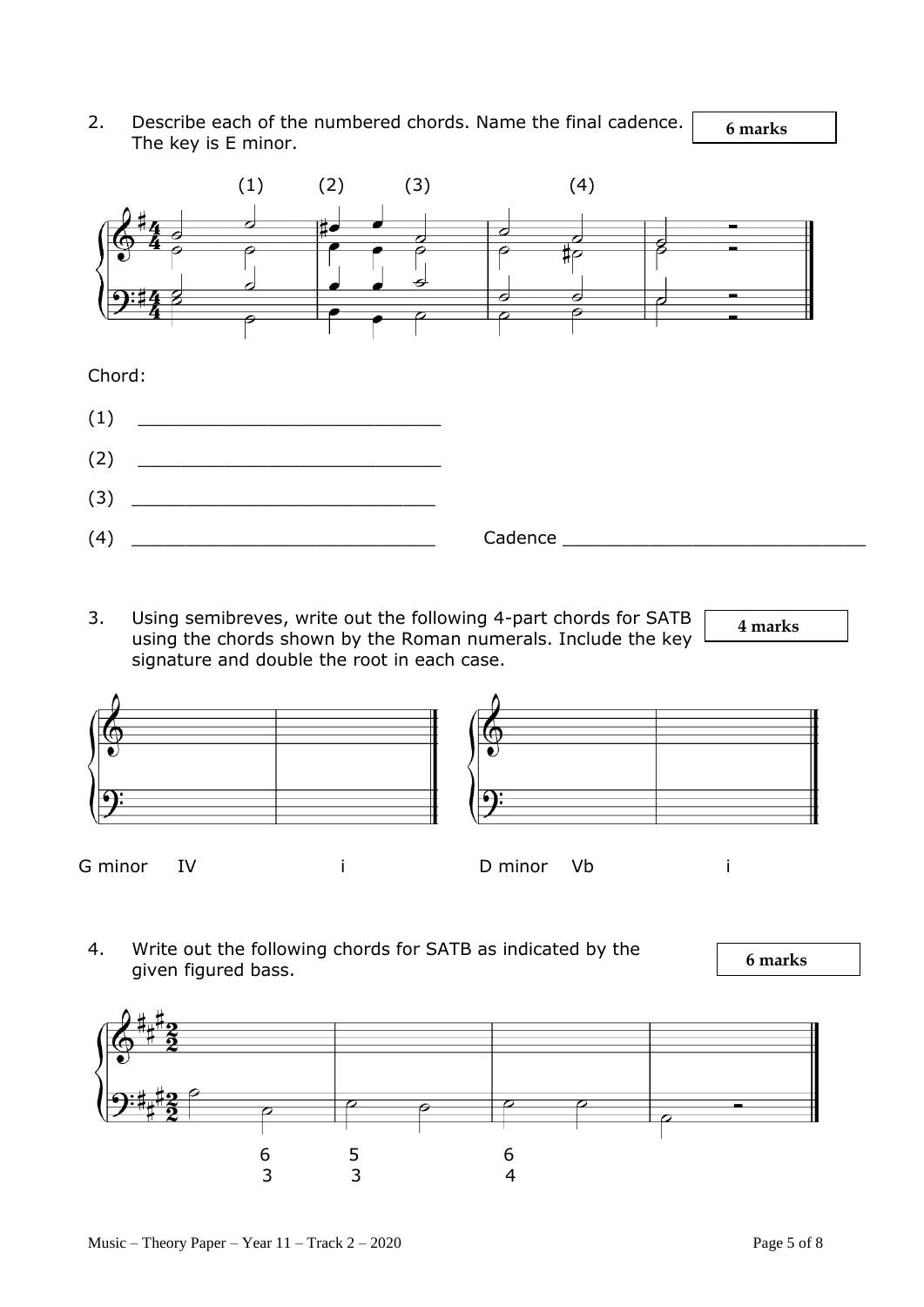5. Write suitable chords (e.g. ii, IV or V) at the marked cadential points of the given melody. The key of the extract is G minor.

 **6 marks**



Section C – History and Analysis

Look at the extract below and answer the following questions.

 **30 marks**



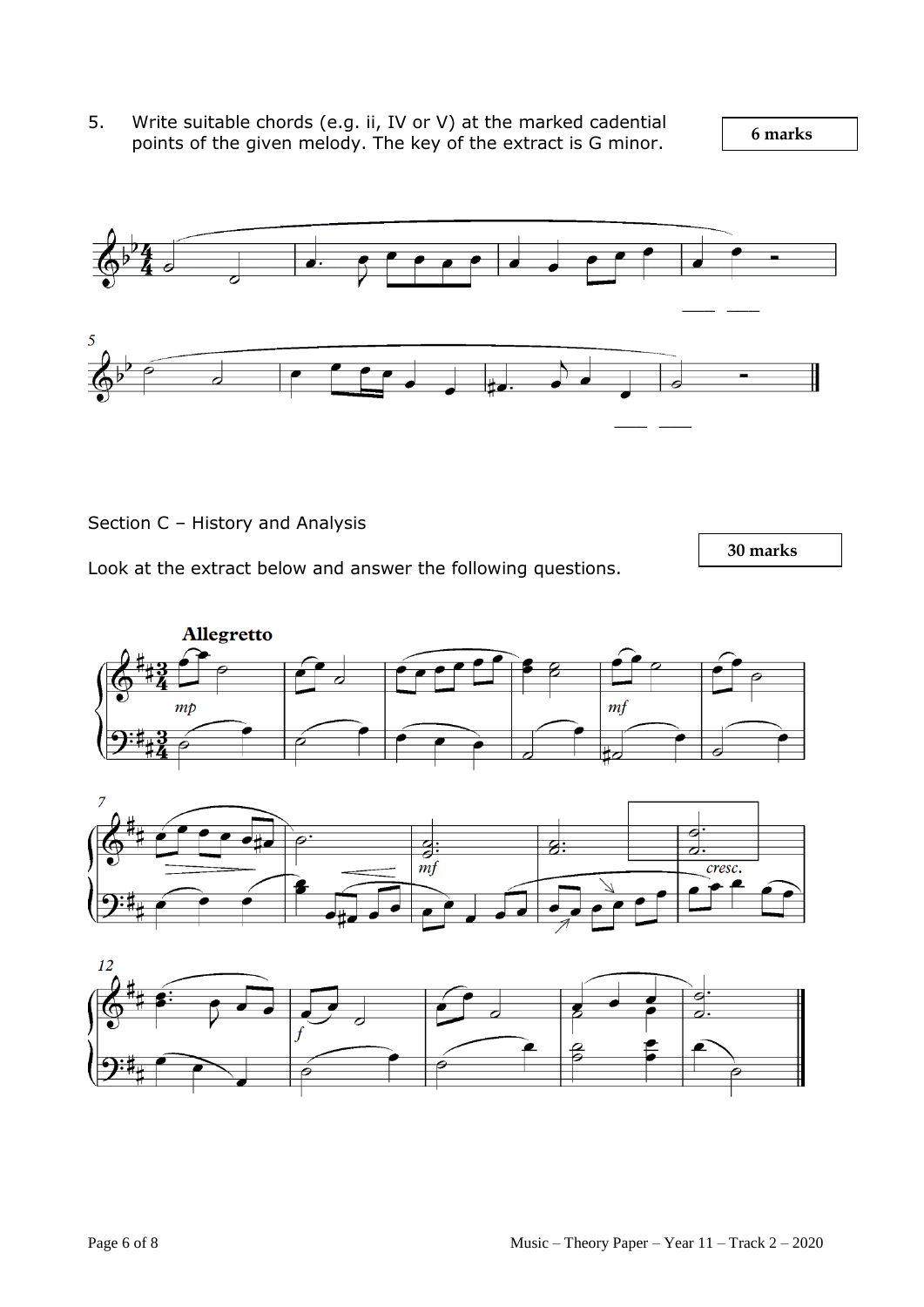|        |                                                                                                     | $(1 \text{ mark})$  |
|--------|-----------------------------------------------------------------------------------------------------|---------------------|
| b.     | Give the meaning of the following:                                                                  | $(6$ marks)         |
|        |                                                                                                     |                     |
|        |                                                                                                     |                     |
| $mf -$ | <u> 2000 - Andrea Andrewski, amerikansk politik (d. 1982)</u>                                       |                     |
|        |                                                                                                     |                     |
|        |                                                                                                     |                     |
|        |                                                                                                     |                     |
| c.     |                                                                                                     |                     |
| d.     |                                                                                                     |                     |
| e.     | Name a related key which has the same key signature.                                                |                     |
|        | <u> 1989 - Jan James James, martin de filosofoar (h. 1982).</u>                                     | $(1 \text{ mark})$  |
| f.     | Write the technical names of the notes marked with an arrow in bar 10?<br>(tonic, supertonic, etc.) |                     |
|        | $C  E -$                                                                                            | $(2 \text{ marks})$ |
| g.     | Identify the interval between the notes in the box. (bar 11)                                        |                     |
|        |                                                                                                     | $(1$ mark $)$       |
| h.     | Write an appropriate Roman numeral below the first chord of bar 15.<br>$(1 \text{ mark})$           |                     |
| i.     | Circle two consecutive notes an octave apart.                                                       | $(1 \text{ mark})$  |
|        | Define the following forms:                                                                         |                     |
|        | <b>Binary</b>                                                                                       | $(2 \text{ marks})$ |